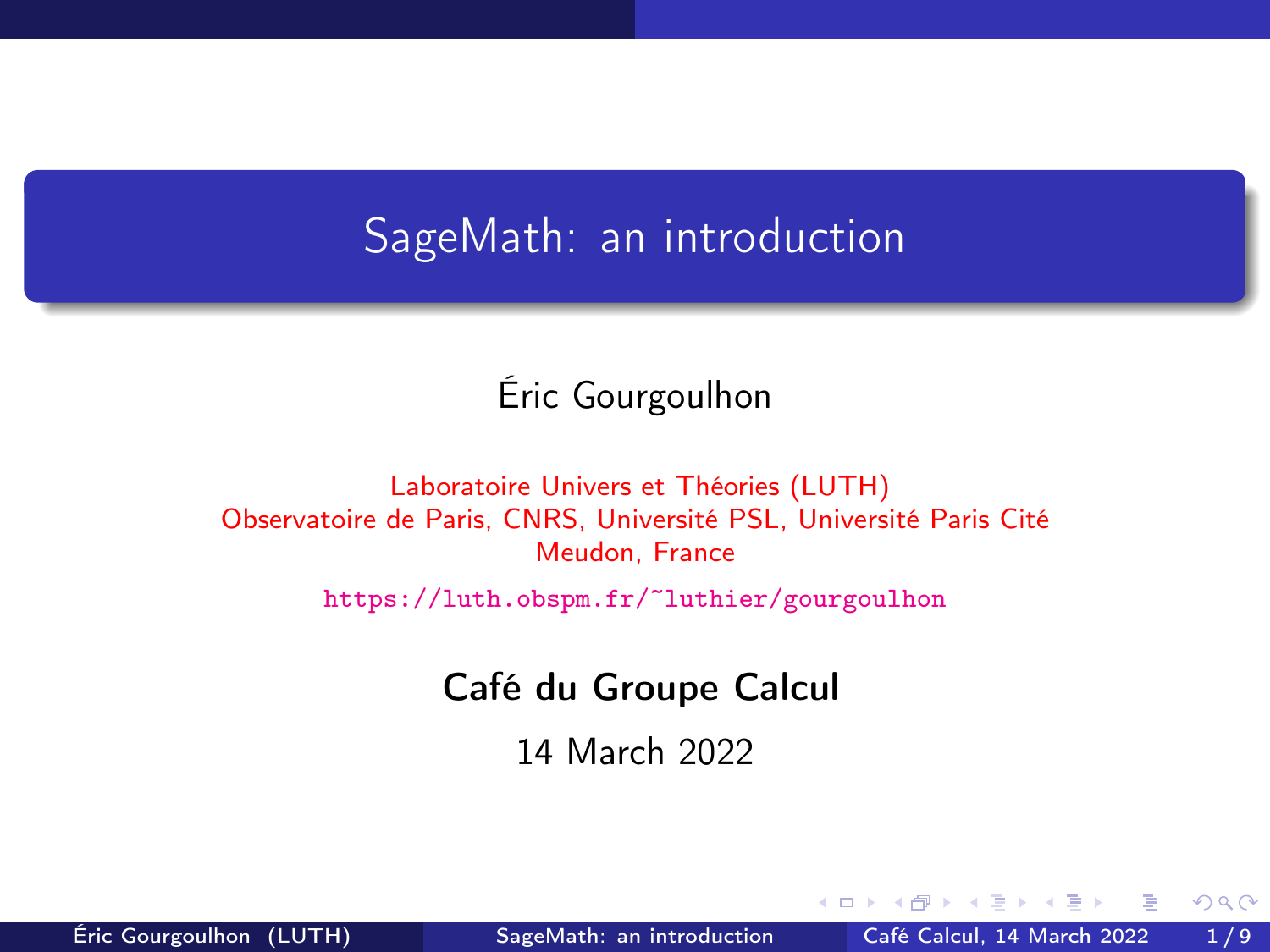# SageMath in a few words

SageMath (nickname: Sage) is a free open-source computer algebra system

э

4 D F

 $299$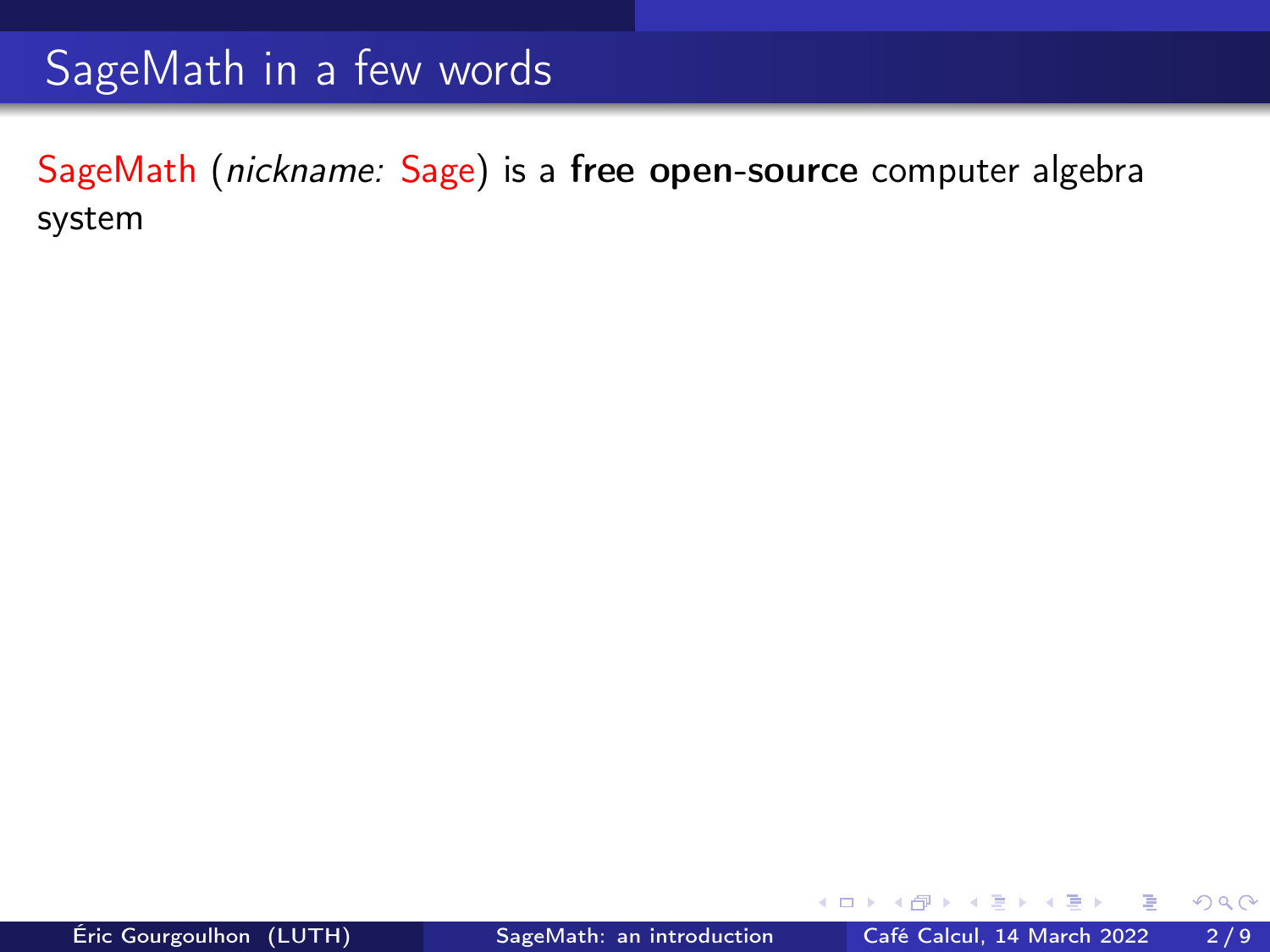# SageMath in a few words

SageMath (nickname: Sage) is a free open-source computer algebra system

#### SageMath is free (GPL v3)

Freedom means

**1** everybody can use it, by downloading it from <https://www.sagemath.org>

<sup>2</sup> everybody can examine the source code and improve it

 $\leftarrow$   $\Box$ 

 $200$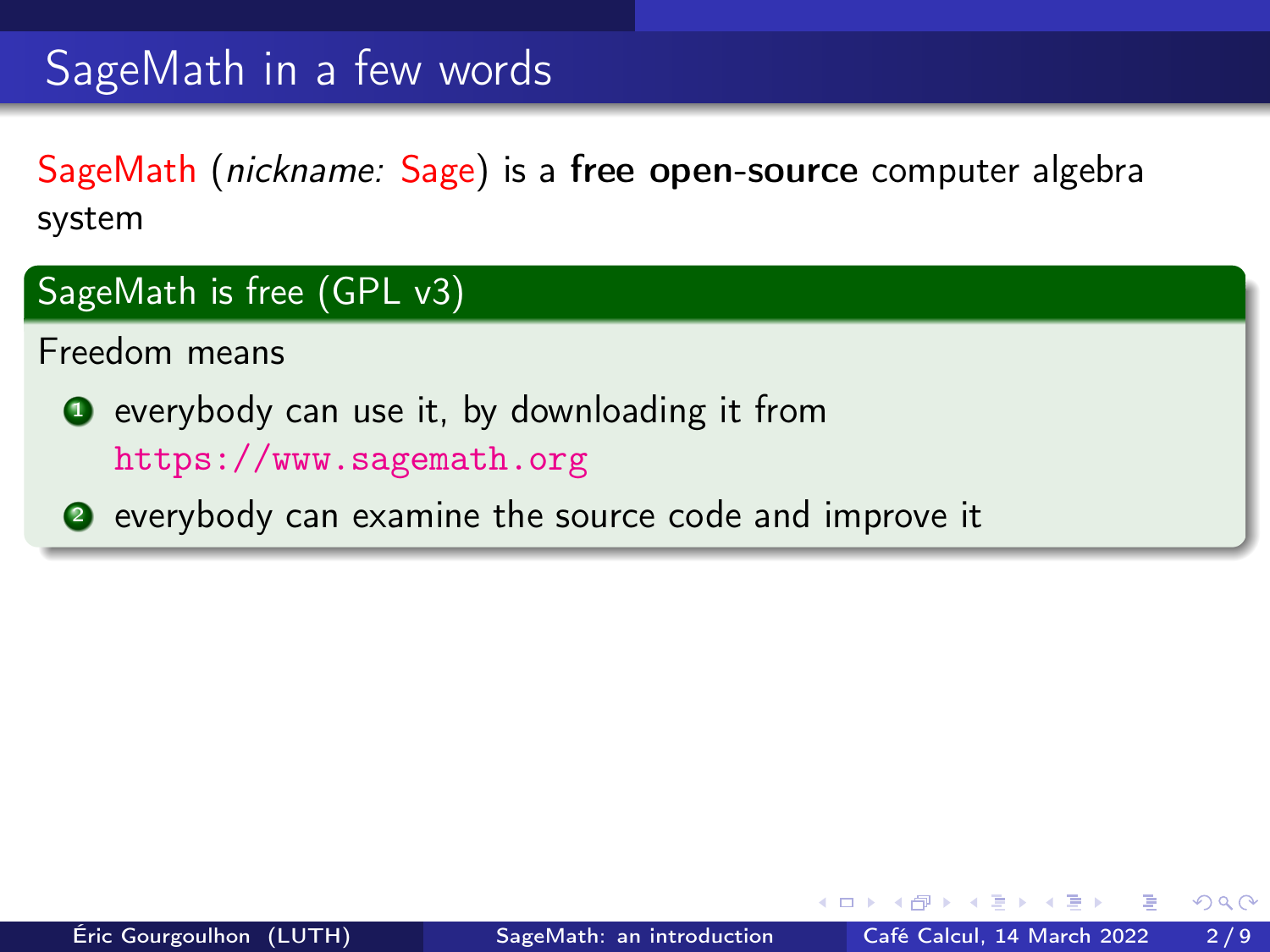# SageMath in a few words

SageMath (nickname: Sage) is a free open-source computer algebra system

#### SageMath is free (GPL v3)

Freedom means

- **1** everybody can use it, by downloading it from <https://www.sagemath.org>
- <sup>2</sup> everybody can examine the source code and improve it

#### SageMath is based on Python

- no need to learn any specific syntax to use it
- Python is a powerful *object oriented language*, with a neat syntax
- SageMath benefits from the Python ecosystem (Jupyter, Jupyterlab, NumPy, Matplotlib, SciPy, SymPy, etc.)

4 D F

4 同 )

 $QQ$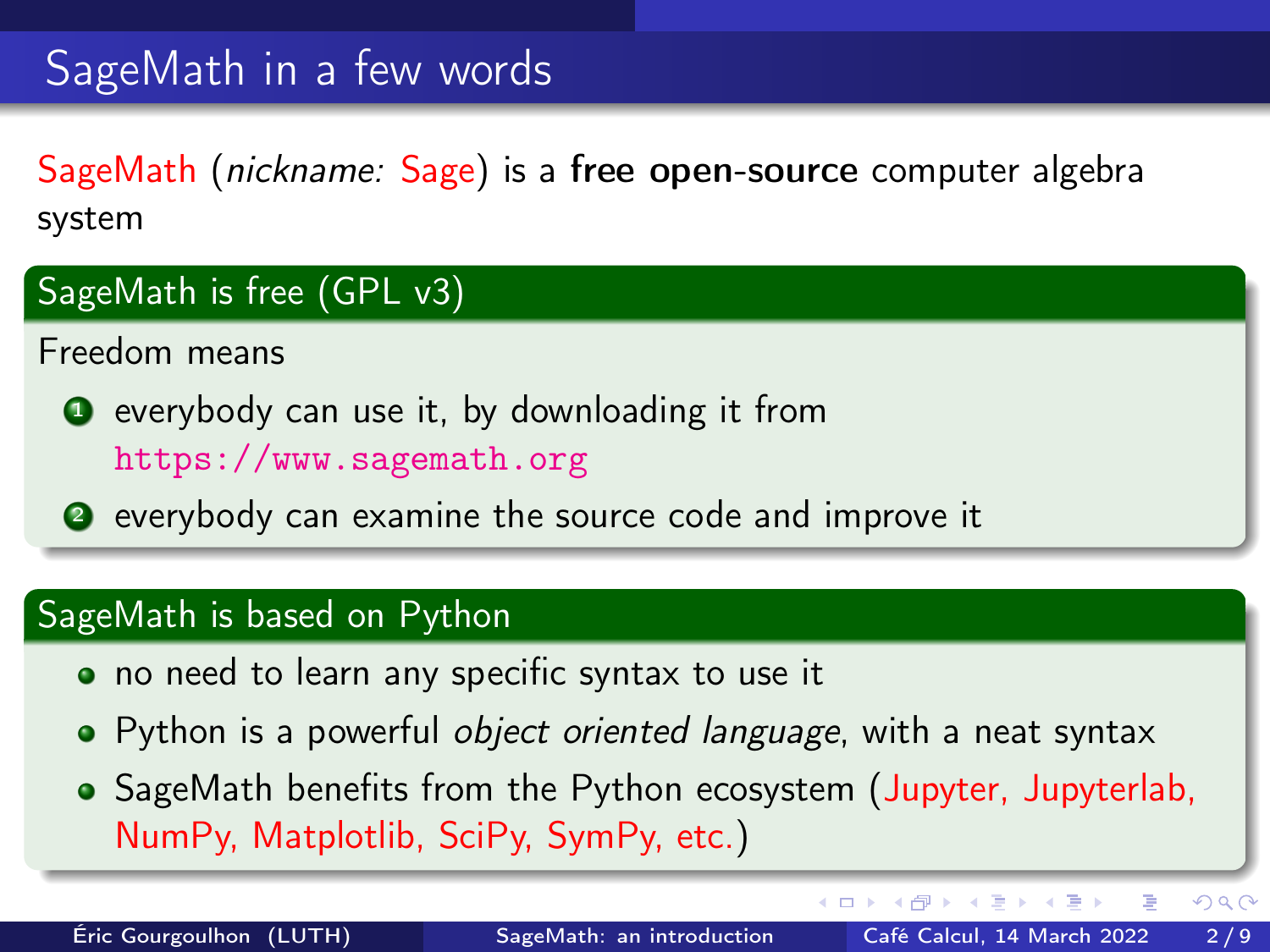- <span id="page-4-0"></span>• SageMath has been created in 2005 by [William Stein](https://wstein.org/) (Univ. California, San Diego, then Univ. Washington, Seattle)
- From the beginning, SageMath has been devised to provide a Python interface to many non-Python open-source math systems: Maxima, GSL, Singular, GAP, PARI/GP, FLINT, etc.
- In addition to this, SageMath has is own Python (and Cython) code, under continuous development
- SageMath has been supported by European Union via the open-math project [OpenDreamKit](https://opendreamkit.org/) (2015-2019, within the Horizon 2020 program)
- Currently,  $\sim 100$  developers, forming an enthusiastic community and welcoming newcomers

 $200$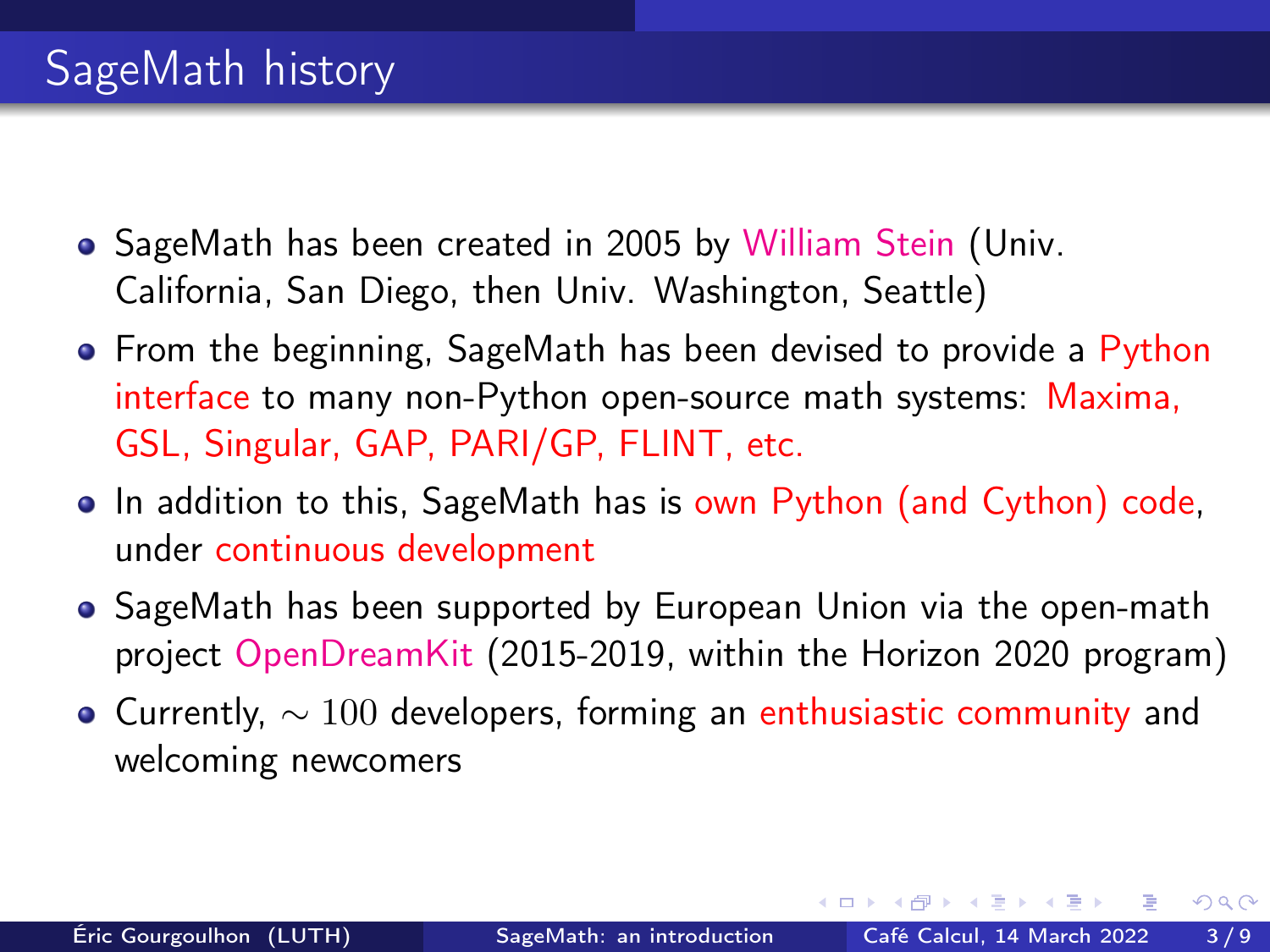# <span id="page-5-0"></span>Installing SageMath on your computer (1/2)

#### Linux

- SageMath is packaged in all major Linux distributions
- up-to-date version (9.5) easily installable from sources, see [https://sagemanifolds.obspm.fr/install\\_ubuntu.html](https://sagemanifolds.obspm.fr/install_ubuntu.html)

#### macOS

Signed and notarized macOS binaries for SageMath 9.5 available at [https://github.com/3-manifolds/Sage\\_macOS/releases](https://github.com/3-manifolds/Sage_macOS/releases)

#### **Windows**

- Binaries for SageMath 9.3 available at <https://github.com/sagemath/sage-windows/releases>
- up-to-date version (9.5) installable from source via Windows Subsystem for Linux (WSL):

<https://doc.sagemath.org/html/en/installation/source.html>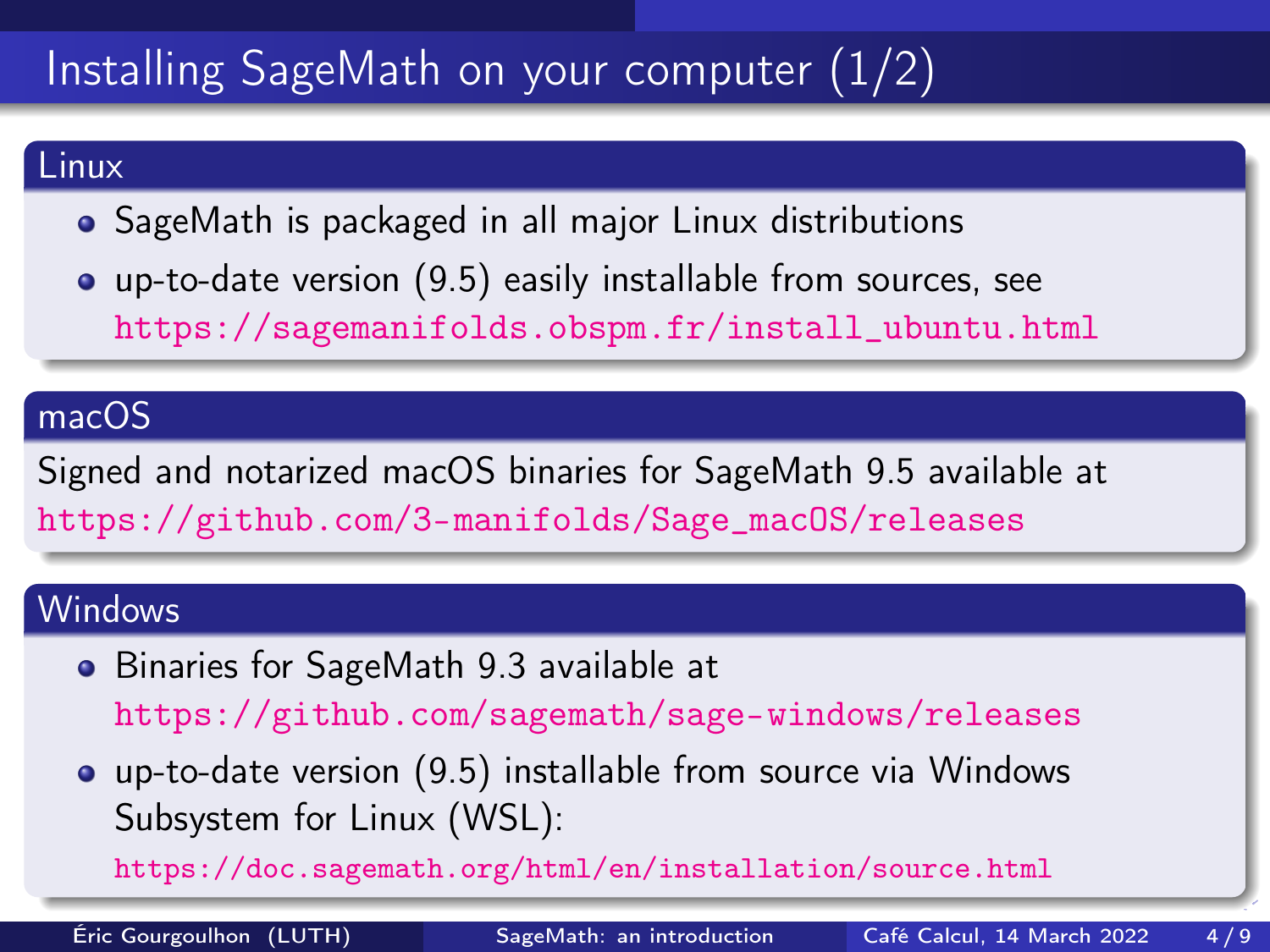# <span id="page-6-0"></span>Installing SageMath on your computer (2/2)

#### Docker

Docker image for SageMath 9.5 available at

<https://hub.docker.com/r/sagemath/sagemath>

#### Conda

Installation from the conda-forge channel:

<https://doc.sagemath.org/html/en/installation/conda.html>

 $200$ 

何 ▶ ヨ ヨ ▶ ヨ ヨ ▶

4 D F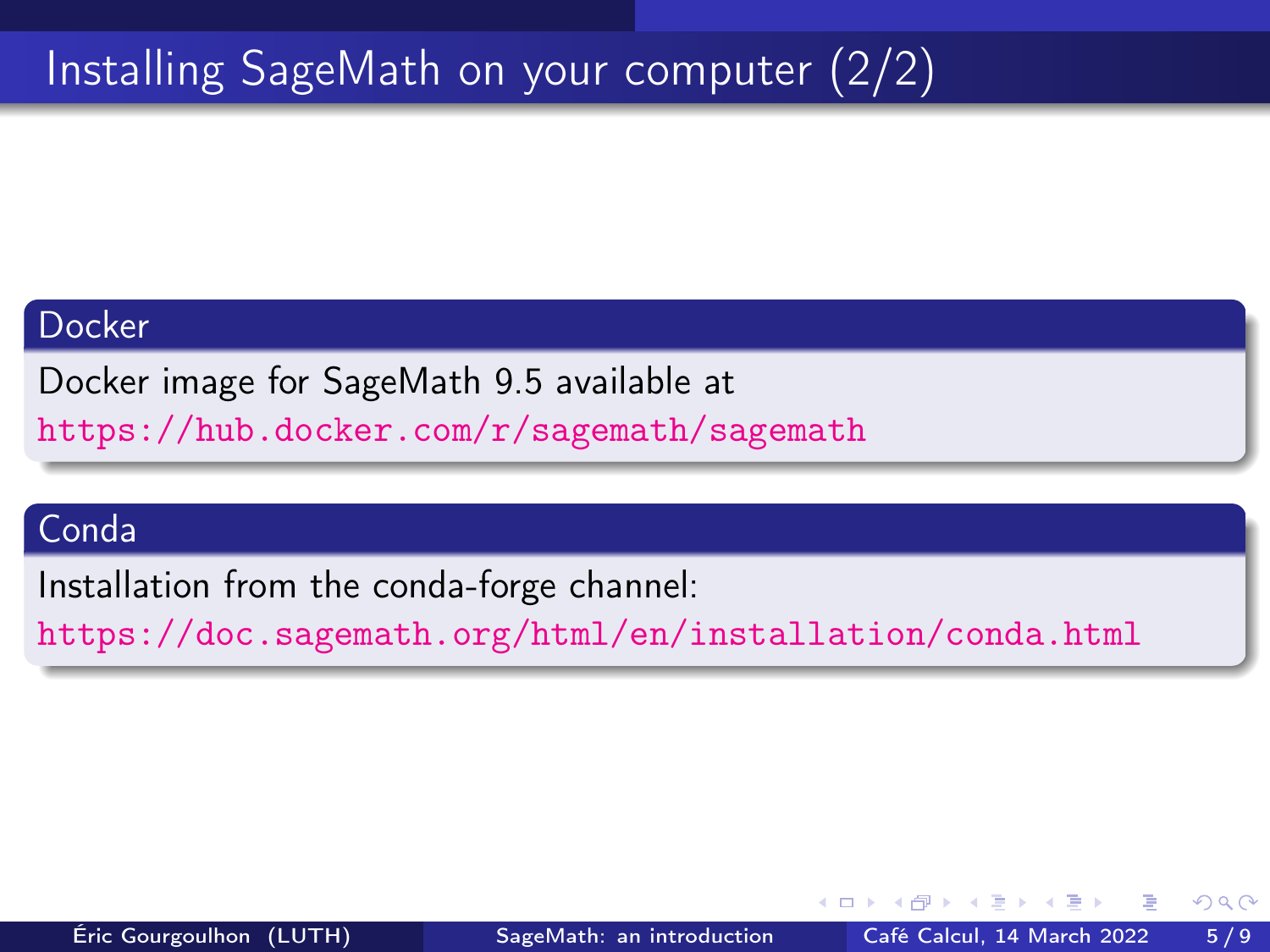# Running SageMath without installing it

#### SageMathCell

For small pieces of code: <https://sagecell.sagemath.org/>

#### **CoCalc**

Cloud system for collaborative calculation and data science Runs SageMath, Python, R, LaTeX, Julia, Octave, etc. <https://cocalc.com/>

 $\Omega$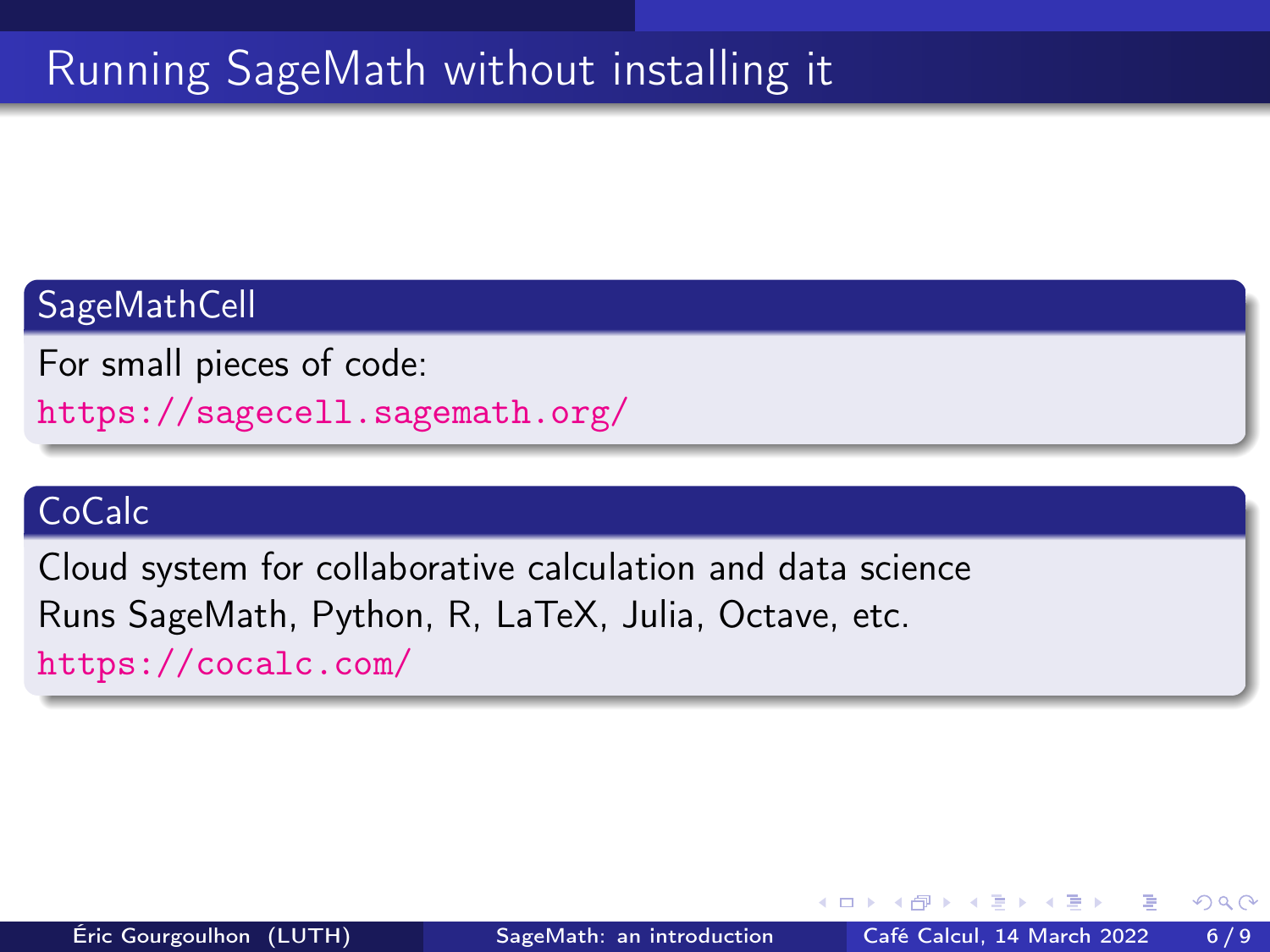# The Sage book





by P. Zimmermann, A. Casamayou, N. Cohen, G. Connan, T. Dumont, L. Fousse, F. Maltey, M. Meulien, M. Mezzarobba, C. Pernet, N.M. Thiéry, E. Bray, J. Cremona, M. Forets, A. Ghitza & H. Thomas (2018) Released under Creative Commons license Freely downloadable from [https://www.sagemath.org/sagebook/](https://www.sagemath.org/sagebook/english.html)

[english.html](https://www.sagemath.org/sagebook/english.html)

en français (2013) : [https://www.](https://www.sagemath.org/sagebook/french.html) [sagemath.org/sagebook/french.html](https://www.sagemath.org/sagebook/french.html)

 $\leftarrow$   $\Box$ 

つひひ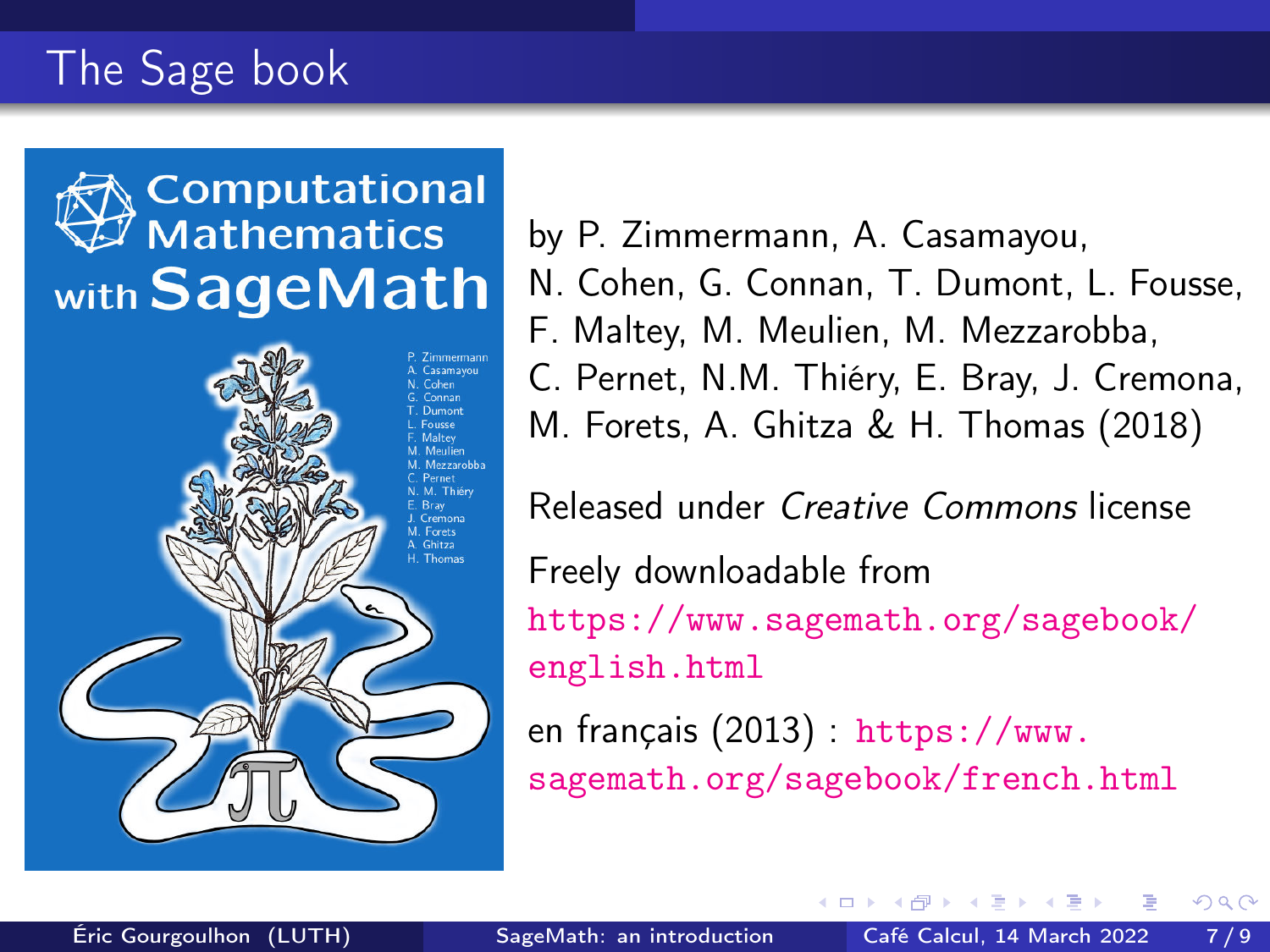- SageMath documentation (reference manual, tutorials, etc): <https://doc.sagemath.org/>
- Any question regarding SageMath installation: <https://groups.google.com/g/sage-support>
- Any question regarding the use of SageMath: <https://ask.sagemath.org>

 $\Omega$